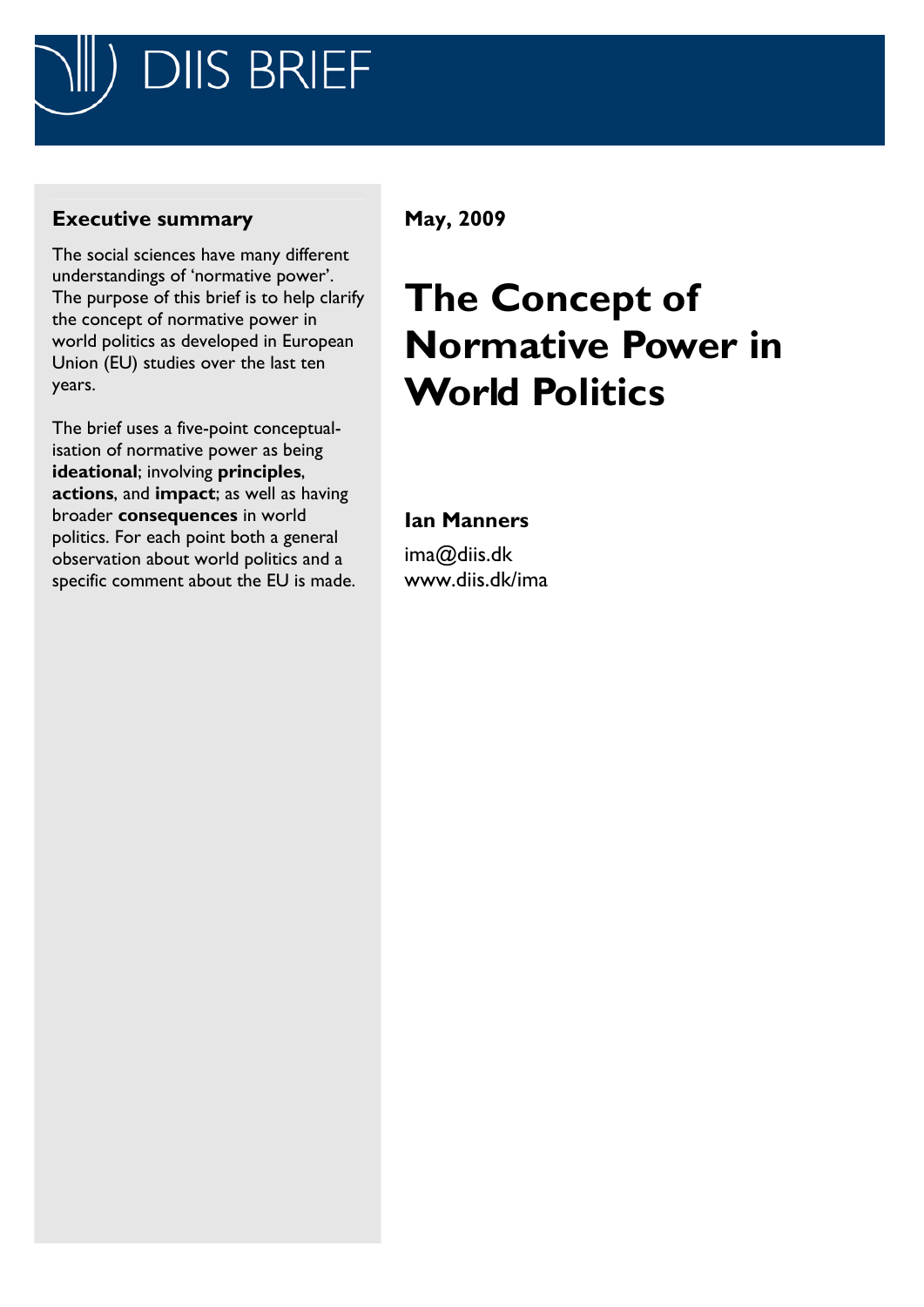#### **INTRODUCTION**

The past two decades have seen rapid and radical transformations of global economy, society, environment, conflict, and politics. During this period three events in particular seem to capture these notions of global transformation – the 1989 collapse of communism, the 2001 terrorist attacks, and the 2008 global financial crisis. The beliefs of eastern Europeans in 1989, al-Qaida terrorists in 2001, and financial investors in 2008 all contributed, in very different ways, to a transformation of international order and the emergence of new global agendas. These events and the transformations they led to say something about the **power of ideas** and ideation in world politics.

#### **IDEATIONAL**

The concept of normative power, in its ideal or purest form, is ideational rather than material or physical. This means that its use involves **normative justification** rather than the use of material incentives or physical force. Clearly the use of normative justification implies a very different timescale and form of engagement in world politics. In this respect, relations and policies with the rest of the world should be 'normatively sustainable' – i.e. 'normatively' explicable and justifiable to others; 'sustainable' into the next generation. To capture the sea change in global thinking that the concept of normative power implies, it is useful to juxtapose two visual metaphors (borrowed from Jonathan Power's Story of *Amnesty International* and from Francis Ford Coppola's *Apocalypse Now* respectively) - normative power works like 'water on stone', not like 'napalm in the morning'.

In the post-Cold War period the power of ideas and ideation have been influential in the evolution of the European Community into the EU. Such ideas have helped create an EU which is concerned about more than economic policies,

and which exercises more than material forms of influence and power. In this respect, the incorporation of normative power and exercise of normative justification can be increasingly found in much of the EU's relations with the rest of the world including the external dimensions of internal policies; enlargement, trade, and development policies; and external relations more generally. Two examples of the power of ideas and ideation in post-Cold War EU relations with the world include the idea of 'sustainable development' and of 'humanitarian intervention'. In both cases the ideas came from within the UN system, were adopted into the EU treaty base, and then eventually promoted and practiced in EU external relations.

#### **PRINCIPLES**

Conceptualising normative power as ideational non-material justification involves a three-part understanding of its use and analysis linking principles, actions, and impact. Normative power should primarily be seen as **legitimate** in the principles being promoted. If normative justification is to be convincing or attractive, then the principles being promoted must be seen as legitimate, as well as being promoted in a coherent and consistent way. Legitimacy of principles in world politics may come from previously established international conventions, treaties, or agreements, particularly if these are important within the UN system. Coherence of principles comes from the extent to which differing principles, and practices to promote them, can be seen to be sound and non-contradictory. Consistency of principles comes from the extent to which differing principles, and practices to promote them, are uniform both within and without the promoting entity, and are applied uniformly.

Principles in the EU and its relations with the rest of the world draw upon the principles of the UN Charter, as well as the Helsinki Final Act, the Paris Charter, the Universal Declaration of Hu-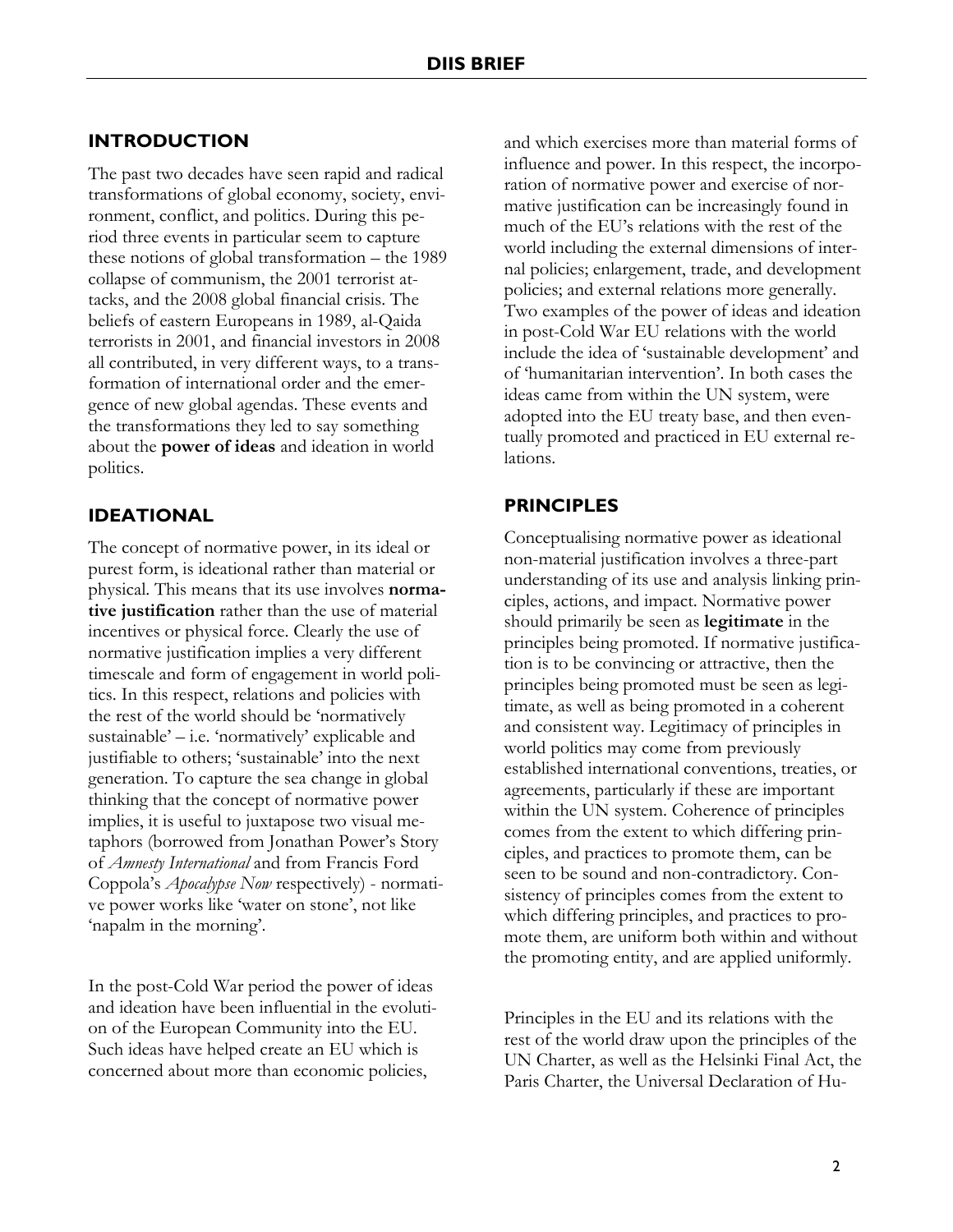man Rights and UN Covenants, and the Council of Europe/European Convention on Human Rights. In practical terms such principles can be differentiated into the prime principle of sustainable peace; core principles of freedom, democracy, human rights, and rule of law (as set out in article 6 of the Treaty on European Union); as well as the objectives and tasks of equality, social solidarity, sustainable development, and good governance (as set out in article 2 of the Treaty on European Union and article 2 of the Treaty establishing the European Community). Coherence and consistency in the international promotion of these principles is intended to come from the role of a High Representative of the Union for Foreign Affairs and Security Policy envisaged in the Lisbon Treaty.

## **ACTIONS**

Normative power should secondly be perceived as **persuasive** in the actions taken to promote such principles. If normative justification is to be convincing or attractive, then the actions taken must involve persuasion, argumentation, and the conferral of prestige or shame. Persuasion in the promotion of principles in world politics involves constructive engagement, the institutionalisation of relations, and the encouragement of multi- and pluri-lateral dialogue between participants. Within these international and domestic venues for dialogue, debate and argumentation can involve reference to international principles as well as encouraging understanding and agreement (although also misunderstanding and disagreement). Similarly, such engagement and debate can also involve the conferral of prestige or shame by participants. The attribution of prestige may range from public declarations of support to membership of an international community, while the attribution of shame may involve public condemnation or the use of symbolic sanctioning.

EU actions in the promotion of principles cover a full spectrum of practices and policies, encouraging a more holistic, or comprehensive approach to the many challenges of world politics. The EU has historically been better at addressing more structural challenges through development aid, trade, interregional cooperation, political dialogue and enlargement. In the past decade the gradual evolution of conflict prevention and crisis management policies has helped improve EU ability to deal with more immediate challenges, such as humanitarian crises and post-conflict reconstruction. This combination of EU actions marks a first step towards a more sustainable peace strategy where the EU is able to address both the structural causes and violent symptoms of conflict. However, the EU's greatest strength in the promotion of principles is not structural capacity or crisis ability, but its encouragement of processes of engagement and dialogue. Such EU engagement entails initiating and institutionalising regular patterns of communication or partnership, for example through accession procedures, stabilization and/or association agreements, the European Neighbourhood Policy, African, Caribbean and Pacific relations, and Strategic Partnerships.

## **IMPACT**

Normative power should ultimately be envisaged as **socialising** in the impact of the actions taken to promote such principles. If normative justification is to be convincing or attractive, then its impact must be involve socialisation, partnership, and ownership. Socialisation as an impact of the promotion of principles in world politics should be seen as being part of an open-ended process of engagement, debate and understanding. Partnership as an impact of the promotion of principles may be the result of institutionalised relationships created by the participating parties whether multilateral or plurilateral, international or transnational. Ownership as an impact of the promotion of principles involves practices of joint or local ownership as a result of partner involvement and consultation. However, such impacts of normative power should be based on the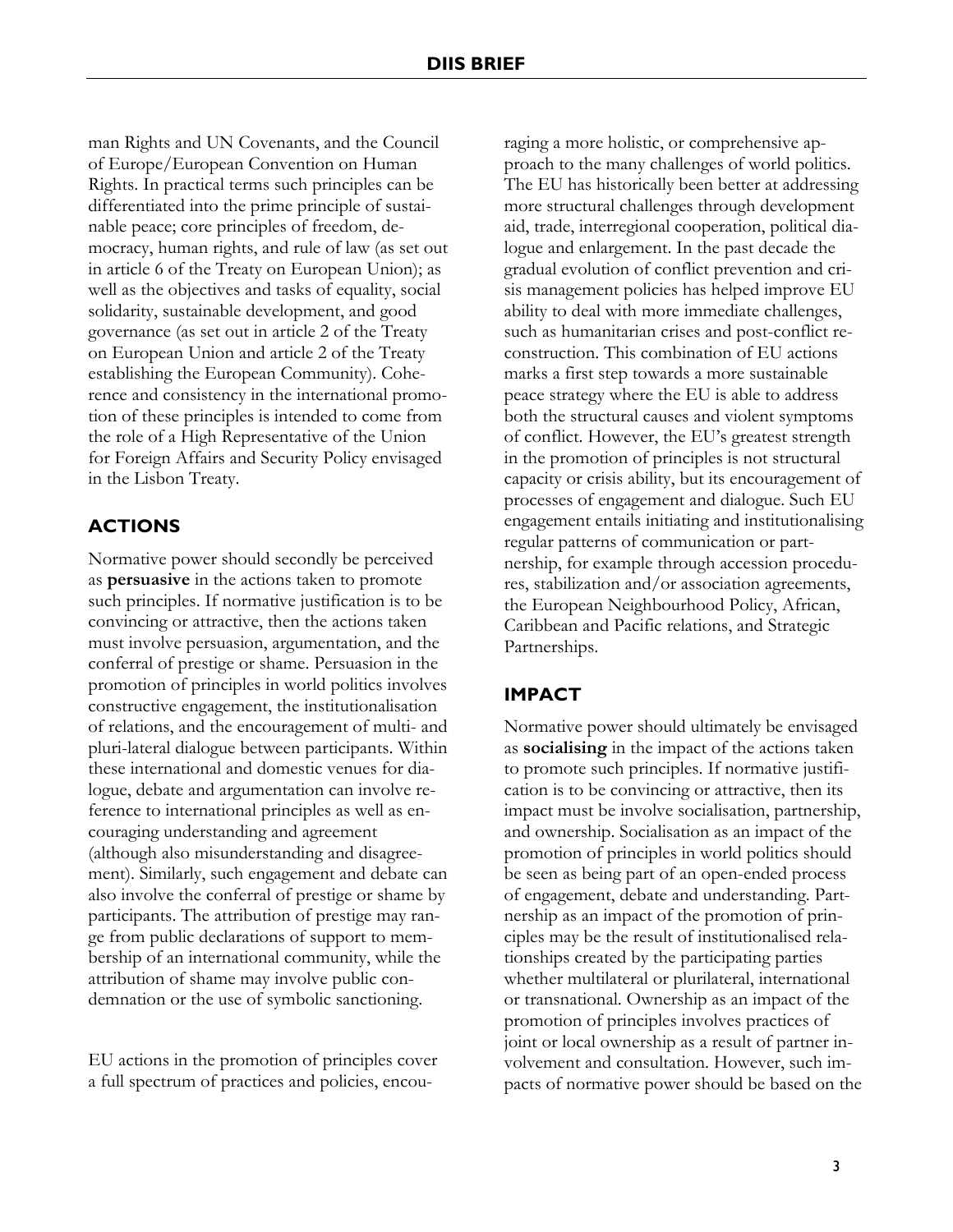recognition that while international diplomatic socialisation is largely a mirage, the nurturing of domestic, transnational, and international support for international principles can be helped by the three-part processes of normative justification conceived here.

EU impact in promoting principles can be extraordinarily difficult to judge. *Clarity* of principle is important in ensuring others understand what the EU is trying to promote, as with the idea of 'never again' in the post-Yugoslav space. *Simplicity* of action space is important when the EU, albeit very rarely, is the only or predominant actor, as with the pre-accession processes of the 1990s. *Consistency* of promotion is crucial to ensure the EU avoids claims of 'double standards', as is often the case in state recognition (such as Kosovo) or UN resolutions (such as the Middle East). *Holistic*, 'joined-up' thinking is important in the broader promotion of principles through the multilateral system, such as the many challenges of the Doha Round of trade liberalisation, the Millennium Development Goals, and addressing climate change at the Copenhagen CoP15. *Partnership*, not EU unilateralism is important for building global consensus and ensuring success in multilateral institutions. Finally, *timescale* is important when attempting to judge EU principles, actions and impact in any normatively sustainable way.

## **CONSEQUENCES**

A belief in, and practice of, normative power has three broader consequences concerning the possibility of more holistic, justifiable, and sustainable world politics. The concept of normative power invites more **holistic** thinking, 'outside the box', about the purposes of agency, power, and policy in world politics. Such holistic thinking demands more thorough consideration of the rationale/principles, practices/actions, and consequences/impact of actors/agents in world politics. The concept of normative power is conceived here in its ideal or purest form, but in practical terms it is often used together with material incentives and/or physical force. However, the prioritising of normative power may help ensure that any subsequent use of material incentives and/or physical force is thought about and utilised in a more **justifiable** way. Finally, the concept of normative power with its emphasis on holistic thinking and justifiable practices raises the possibility that a more **sustainable** world politics embraces both the power of ideas, the 'thinkable', and physical power, the 'material'.

The European Union has a history of, and capacity for, the practice of normative power in world politics, but three challenges remain. The evolution of EU politics and policies over the past decade has occasionally copied some of the technologies and habits of other actors in world politics, for instance in the 'war on terror' and the 'securitisation' of ordinary life, or in trying to rival other 'great powers' in international relations. Such technologies and habits tend to involve copying other 'boxes', not inviting more holistic thinking 'outside the box'. In this respect, the development and use of EU material incentives and/or physical force has tended to follow the patterns and practices of 'great powers' instead of thinking about and using normative power in a more justifiable way. To address these tendencies and better prepare for the challenges of the 21st century the EU should return to making creative efforts to ensure that global challenges, as with endemic war in Europe, become 'not merely unthinkable, but materially impossible' through the exercise of normative power in world politics.

#### **FURTHER READING**

Ian Manners, N*ormative Power Europe: A Contradiction in Terms?* Copenhagen Peace Research Institute, Working Paper 38/2000.